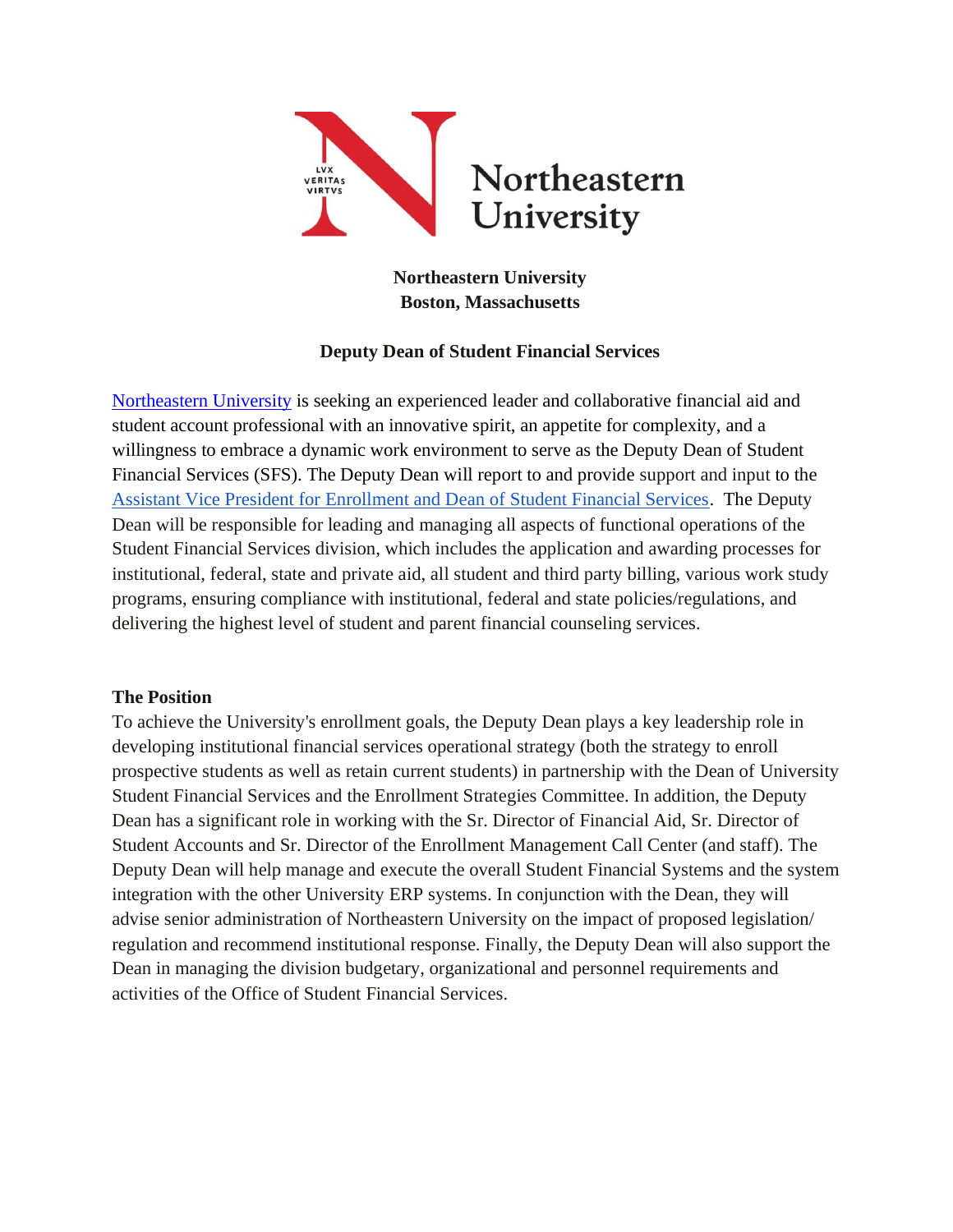## **Qualifications**

The Deputy Dean should have a minimum of eight years of progressive experience in administration and functional/operational management of financial aid programs and/or student billing services. Extensive knowledge of federal regulations, experience with awarding strategies, complex billing processes, and familiarity with state/federal regulations is required. A bachelor's degree is required (an advanced degree is preferred). The position requires an experienced administrator with strong interpersonal, written, and oral communication skills, strong technological systems background (Banner, Flywire, and CampusLogic highly preferred), as well as demonstrated creative and analytical abilities. A candidate's proven understanding of the dynamics of a complex and culturally diverse university community will be an asset for consideration.

In addition, the following competencies are integral to the successful performance as the Deputy Dean of Student Financial Services:

*Personal Qualities* - Reflects Northeastern's values and management practices in style and personal actions; shows confidence in self, gives personal best and seeks the best from others; exhibits highly ethical behavior and reliability in meeting commitments to others; and sets examples of delivering exceptional student service.

*Ability to Leverage Knowledge* – Shares information across functions in the organization; transfers best practices and learnings whenever possible; encourages and shares benefits of new skill development, and provides recommendations and input to enrollment leadership.

*Change Management* – Enjoys the challenge of operating in a changing, complex environment; shows flexibility; tunes into the external environment; provides adaptable solutions with systems and processes; and maintains values and culture while embracing the new and innovative programs for the operation of Student Financial Services.

*Customer Focus* – Exhibits a customer-orientated and student-centric approach; thinks about services and processes with the student customer foremost in mind; involves customers in developing and improving services; and requests regular customer feedback.

*Priority Setting* – Sets priorities among many competing tasks and projects; establishes a process for vetting new ideas and incorporating into existing workload; maintains focus on what's most important; and approaches goals with a creative and innovative mindset.

*Leadership* – Develops new and original ideas; exhibits wise judgment about which creative ideas and suggestions will work; facilitates effective brainstorming; and establishes an effective process of bringing creative ideas to fruition.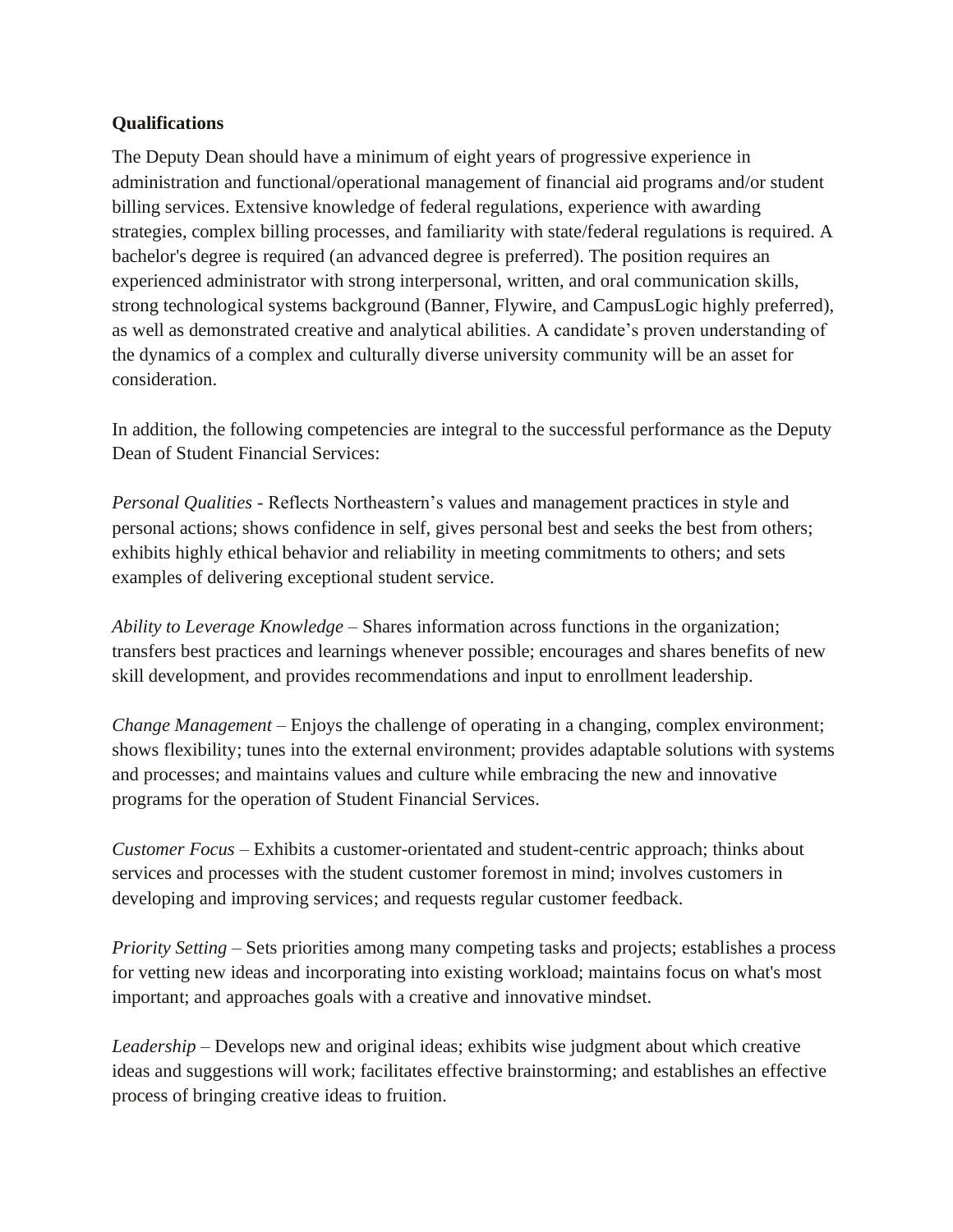*Communications Skills* – Internally and externally, communicates with consistency and regularly by providing clear guidelines; and shares information through an efficient use and balance of various communication methods in order to keep all staff informed.

*Management & Measurement* – Provides clear assignments of responsibility for tasks and decisions; sets clear objectives to which process, progress and results can be monitored and measured; and offers accountability and timely feedback on accomplishments.

*Relationship Management* – Manages external and internal relationships effectively; proactively listens and communicates needs; partners well to reach objectives and goals of all parties; and actively works to build relationships.

*Staff Development/Training* – Proactively develops new skills in staff members; invests in professional development; addresses career development needs of staff members; and holds regular career planning discussions.

*Marketing* – Influences external parties to the benefit of the organization; creates a strong marketing presence and identity; possesses effective negotiation skills; represents division and institution at key external events; and customizes marketing approach to various audiences.

*Planning* – Regularly sets long and short-term goals and develops action plans; creates schedules and task/people assignments; measures performance against goals; and evaluates results.

*Process Management* – Determines the processes necessary to assess systems, organizes people and activities well; identifies opportunities for synergy and integration; simplifies complex processes; and maximizes resources.

*Cost Management* – Manages expenses wisely; utilizes an effective internal budget process to manage costs; identifies volunteers and other low-cost options; considers outsourcing activities when accomplished more resourcefully by others; utilizes internal staff talent to maximum degree; and manages vendor relationships paying attention to affordability and service levels.

*Student Success Orientation* - Addresses immediate needs of students while understanding the long term implications to services and programs, given what issues are repeatedly presented; builds long term relationships with students; and devotes attention to the highest service levels.

*Entrepreneurial Spirit* – Encourages risk taking while pursuing solutions to difficult challenges; adapts well to changing circumstances; and shows determination to achieve success.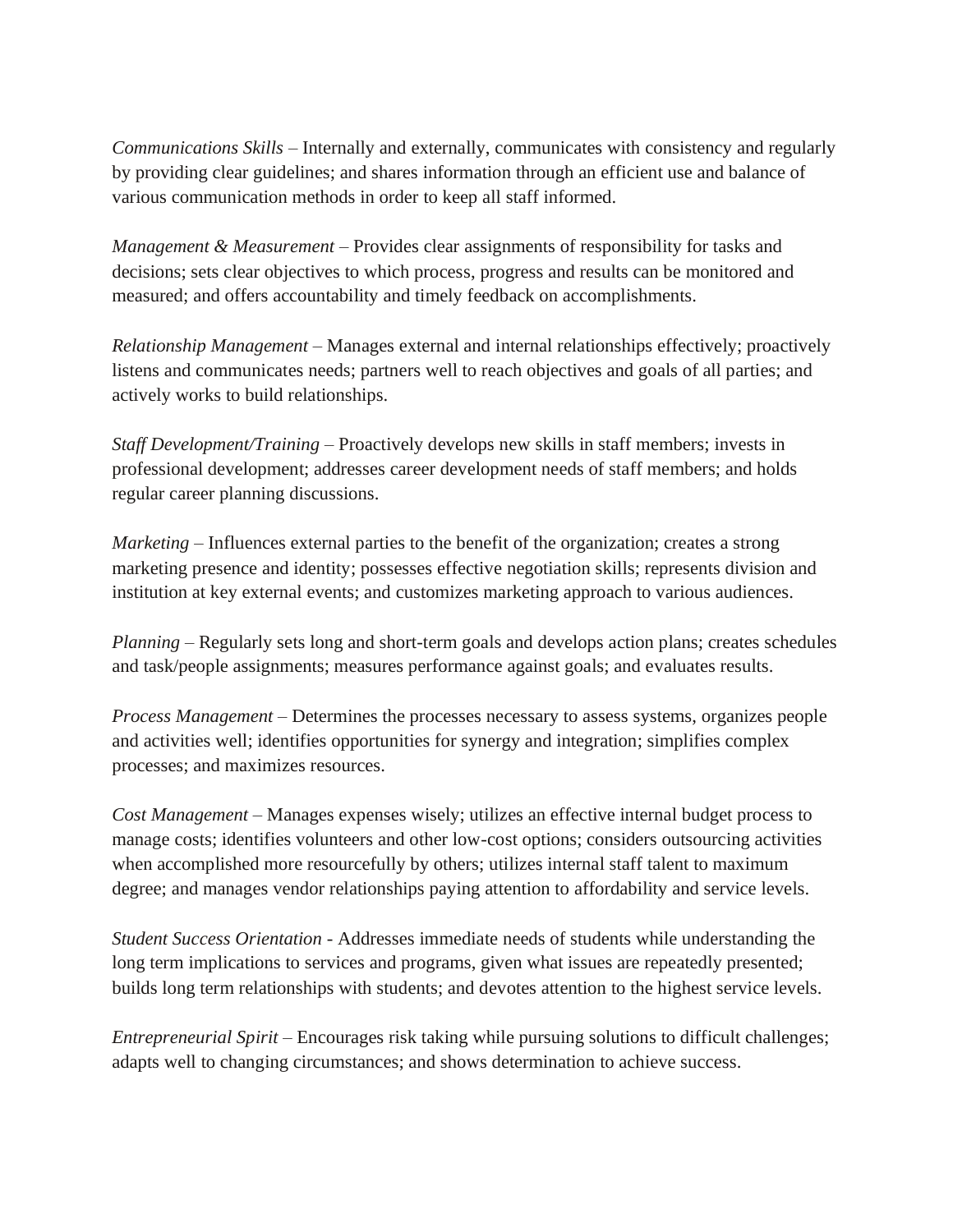*Partnerships* – Utilizes and grows Northeastern's strong and long-standing relationships with corporations, hospitals, foundations, museums, government, non-profit agencies, the public sector, community agencies and other universities.

*Diversity* – Assists and contributes to developing an organization in which people from different backgrounds, with varying approaches to problem-solving and different ways of perceiving the world, feel comfortable challenging assumptions which leads to a creative environment with an imagination that will propel the university forward.

*Technological Innovation* – Embraces appropriate technologies that are consistent with the values, needs and interests of the institution; and brings forward new ideas, processes, and systems that leverage technology.

*Organizational Effectiveness* – Increases levels of efficiency and productivity across the department, division and university.

## **Key Responsibilities and Accountabilities**

The Deputy Dean of Student Financial Services will join a dynamic set of people in offices that are intent on designing and developing an array of operational financial services programs to help students access funds from internal and external sources. They will make recommendations to the Dean and Chief Enrollment Officer regarding opportunities to enhance services, emerging technologies or new programs offered by lenders, government agencies and other funding sources. They will participate in defining and assuring a quality service culture. They will establish an approach combining systems and personnel to deliver to the greater Northeastern University community the highest quality financial services.

They will assist with the development and funding strategy for institutional aid with the Dean and the Enrollment Strategies Committee including determining the packaging model, leveraging, plan and communication strategy.

In collaboration with the Dean, they will direct and manage the Student Financial Services division by providing functional/operational leadership and direction managing human resources, budget and technology with the goal of providing optimum funding and customer service to students and families who require financial assistance. They will establish and implement internal policies to direct operational, financial and personnel functions.

Additionally, in consultation with the Dean, the Deputy Dean will:

● Lead, engage and motivate employees and actively support a positive team culture.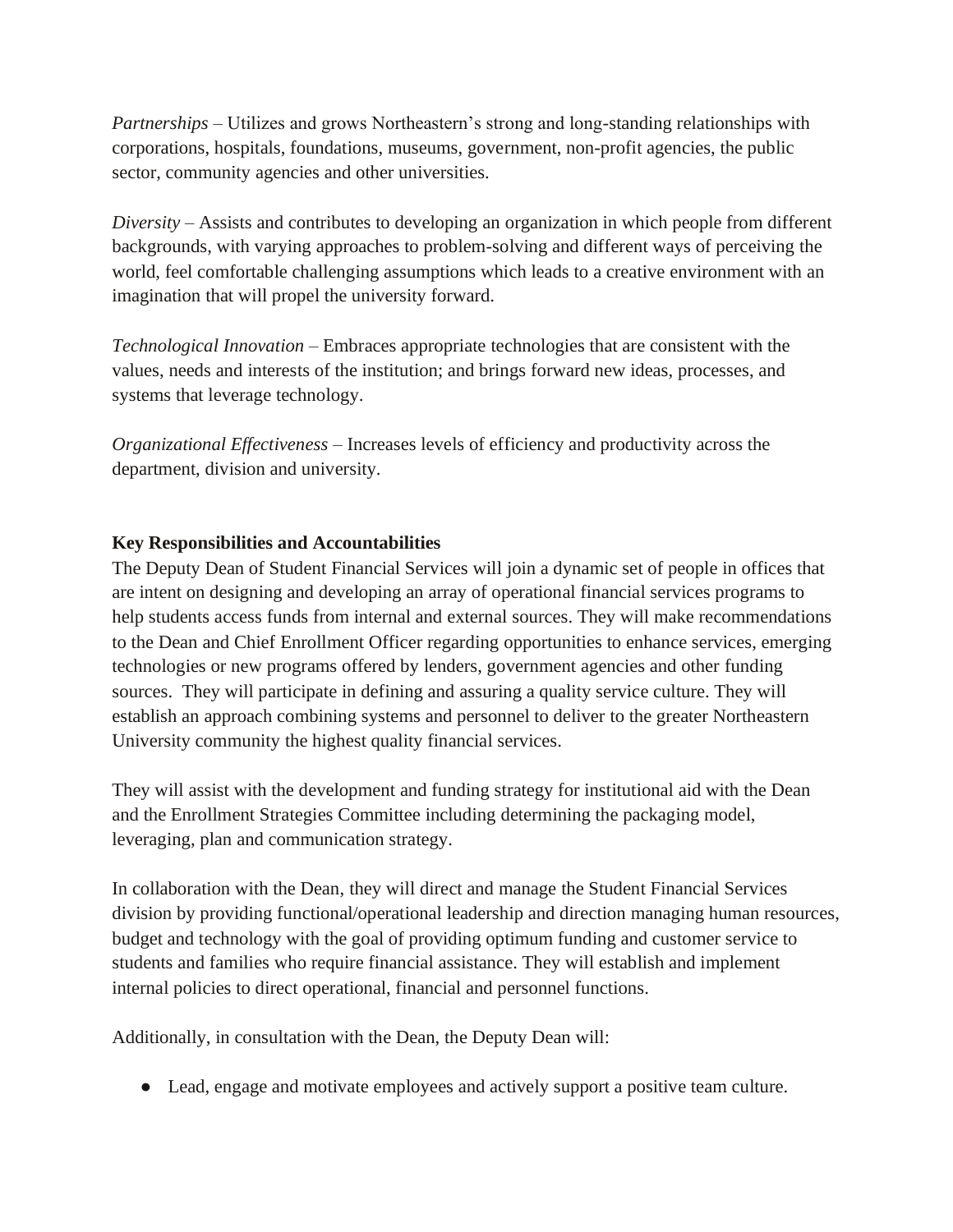- Provide an effective process for performance management and development that provides measurable goals, clear expectations and solid direction to each team member.
- Provide frequent feedback, recognition and coaching to ensure high performance, professional growth and development. Plan for and support employees in career and professional development opportunities aligned with the organization's needs.
- Address unsatisfactory employee performance including developing, delivering and monitoring performance improvement plans.
- Facilitate the resolution of employee conflicts.
- Lead and guide employees/team to develop new skills, knowledge and abilities that will enhance their work and development.
- Plan, organize resources, assign and delegate activities and measure results to achieve organization's expectations.
- Manage change by providing the needed structure and transparent environment. Coach employee/team through changes that impact their day-to-day work.
- Assist employees in navigating business processes and resolving issues.
- Administer and ensure compliance with university policies and procedures.
- Review staffing needs including developing job descriptions and recruitment plans. Lead the selection and onboarding process for new hires.
- Direct the University application for federal/state funding; prepare the scholarship/grant institutional budget; and provide oversight of reporting and reconciliation of campusbased federal funds and Pell grants.
- Assist the Dean in the following: analyzing and interpreting regulations and assure University compliance and protect continued funding, establishing management structure to address new requirements and defend audit and compliance review findings on fiscal management of aid funds.
- Oversee and supervise the functional delivery of all student account services; collaborate with the Sr. Director of Student Accounts Services to do the following:
	- Maintain and increase the highest level of customer service experience across all service points—phone, email, website, portal and in person.
	- Ensure proactive outreach to advise parents and students of their financial obligations and to reduce late payments/high receivables.
	- Review the Student Accounts Calendar which aligns with business demands and student/parent service.
	- Provide the highest quality and timely delivery of the following student account services: Billing (Tuition, Fees, Room, Board, etc.), Health Insurance Information/Waiver, Late Fees, Payments, Student/Parent Cash Releases, etc.
	- Coordinate with the departments that have student account input, output or service (e.g., Collections, EM Contact Center, Student Loan, Accounts Payable, Student Financial Services, Admissions and Registrar Offices, the Colleges).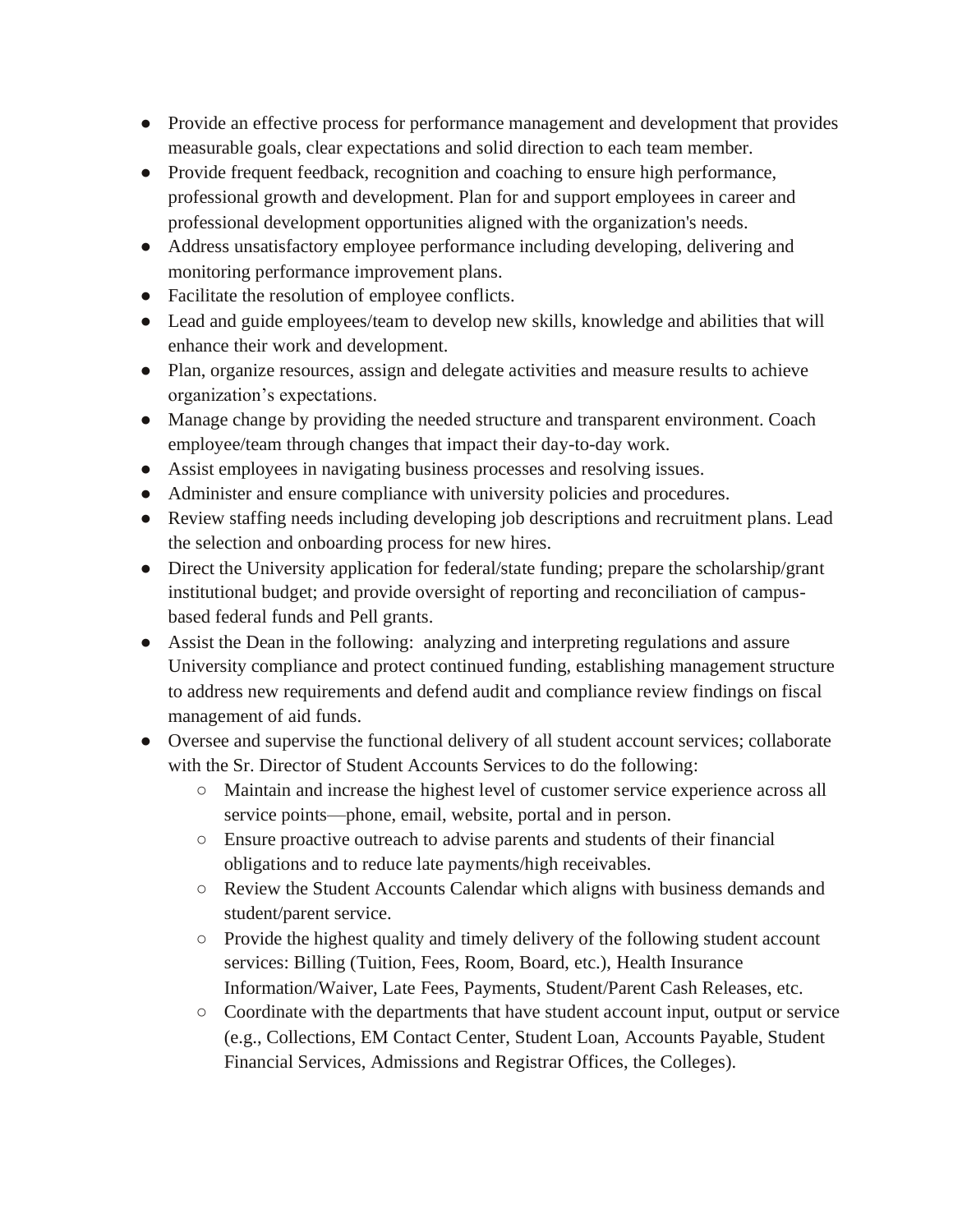#### **Northeastern University**

Founded in 1898 in Boston, Northeastern is a global, experiential, research university built on a tradition of engagement with the world, creating a distinctive approach to education and research. The university offers a comprehensive range of undergraduate and graduate programs leading to degrees through the doctorate in nine colleges and schools, and select advanced degrees at graduate campuses in Burlington; Charlotte, NC; London; Nahant, MA; Portland, ME; Arlington, VA; San Francisco; Seattle; Silicon Valley; Toronto; and Vancouver.

Northeastern started with an innovative idea: that education is about engaging with the world to solve problems and lead change. That distinctive approach, founded in cooperative education, has created an academic culture that infuses both undergraduate and graduate studies. Undergraduates are empowered to chart their own academic path, through more than ninety majors and concentrations and global experiential learning opportunities in 148 countries. Northeastern's 158 graduate programs prepare students for emerging new fields; students are able to take courses on campus, online, or in hybrid formats, creating the educational experience that best meets their needs. During 2020-21, Northeastern earned \$181.2 million in external research awards.

The university is committed to the educational success of its students, offering need-based aid and a range of scholarships to reward the outstanding achievements of students from all walks of life. In fact, the pride and support of the institution is partially measured by the \$194.4 million in gifts and pledges in 2020-21. Experiential learning, anchored by a renowned cooperative education program, lies at the heart of academic life at Northeastern. The integration of study with professional work, research and service in countries around the world gives students realworld opportunities and responsibilities. Students explore their path, acquire a deeper grasp of their studies, and develop an understanding essential to lifelong achievement: how to learn and grow outside the comfort-zone of the classroom.

As a university where teaching and research are grounded in global engagement, Northeastern's impact is being felt in all corners of the world. Students shape the world through experiential learning opportunities with nearly 2900 partners on seven continents; and through the common pursuit of knowledge on a dynamic campus that connects students from 140 countries. Northeastern faculty members collaborate on research with colleagues on campus and on the other side of the world, with a focus on global challenges in health, security, and sustainability. Northeastern alumni, prepared to be engaged citizens of the world before they graduate, are making a difference in 186 countries. Learn more about Northeastern's exceptional programs at [http://www.northeastern.edu.](http://www.northeastern.edu/)